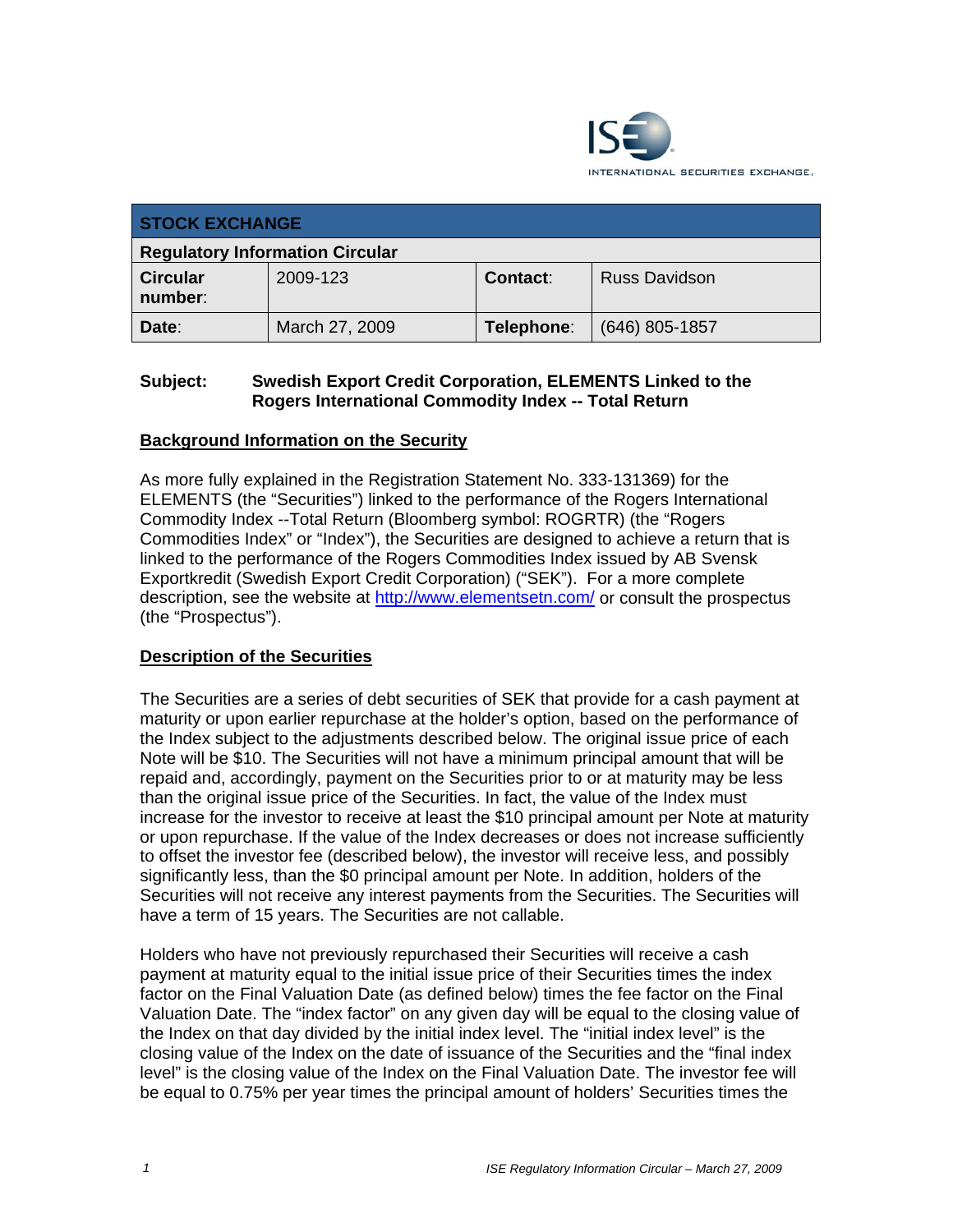index factor, calculated on a daily basis in the following manner: The fee factor on the date of issuance will equal zero. On each subsequent calendar day until maturity or early repurchase, the investor fee will increase by an amount equal to 0.75% times the principal amount of holders' Securities times the index factor on that day (or, if such day is not a trading day, the index factor on the immediately preceding trading day) divided by 365.

## **Repurchase Option**

Prior to maturity, holders may, subject to certain restrictions, choose to offer their Securities for repurchase by SEK on any repurchase date during the term of the Securities. An offer of at least \$5,000,000 principal amount of Securities to SEK is required for repurchase on any repurchase date. On the repurchase date, SEK will repurchase the holder's Securities and deliver a cash payment in an amount equal to the weekly repurchase value, which is the principal amount of the holder's Securities *times*  the index factor *times* the fee factor.

A repurchase date is the 4th business day following a valuation date. A valuation date is each Tuesday from the first Tuesday after issuance of the Securities until the last Tuesday before maturity of the Securities, unless the calculation agent determines that a market disruption event exists. The weekly scheduled valuation date may be postponed up to four (4) trading days due to a market disruption event. If a market disruption event exists, the value of the Index will be calculated by reference to the values of the unaffected Index Components on the scheduled weekly valuation date and by reference to the values of the affected Index Components on the first trading day after the scheduled valuation date on which no market disruption event exists. If a market disruption event continues to exist after four (4) trading days, the value of the Index for such weekly repurchase date will be determined by the calculation agent consistent with reasonable commercial standards. If the valuation date is postponed due to a market disruption event, the repurchase date will also be postponed by the same number of business days.

## **Repurchase Procedure**

To redeem their Securities, holders must instruct their broker or other person through whom they hold their Securities to take the following steps:

- i. deliver an irrevocable Offer for Repurchase to Merrill Lynch Pierce Fenner & Smith ("Merrill Lynch") by 5:00 p.m. Eastern time ("ET") on the 5th scheduled business day before the applicable valuation date prior to the applicable repurchase date. \$5,000,000 principal amount or more must be offered for repurchase by SEK on any repurchase date. Merrill Lynch must acknowledge receipt in order for the offer to be effective;
- ii. must book a delivery vs. payment trade with respect to the Securities on the applicable valuation date at a price equal to the applicable weekly repurchase value, facing Merrill Lynch; and
- iii. must cause the Depository Trust Corporation ("DTC") custodian to deliver the trade as booked for settlement via DTC at or prior to 10:00 a.m. ET on the applicable repurchase date (the fourth business day following the valuation date).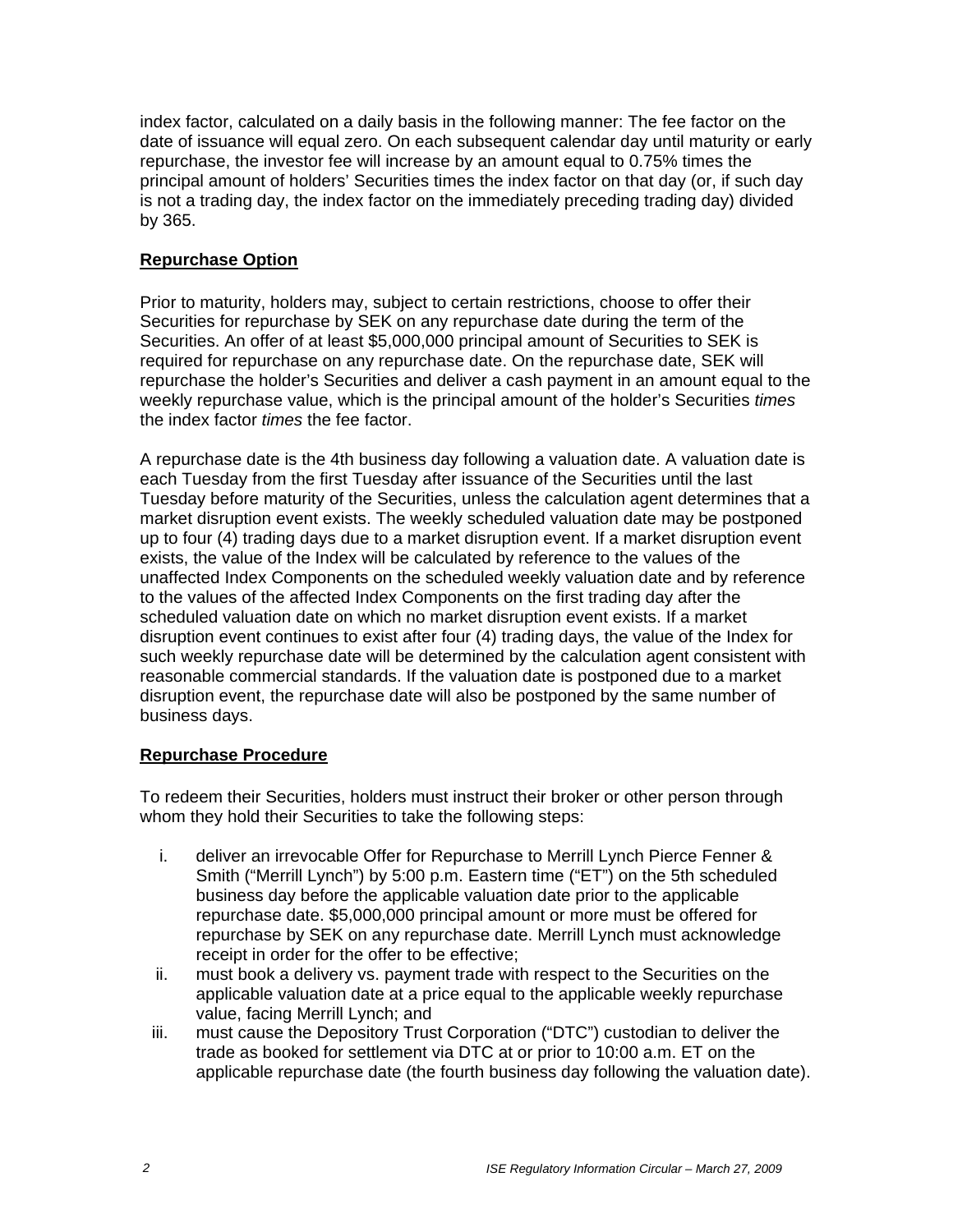## **Market Disruption Event**

- Any of the following will be a market disruption event:
- a material limitation, suspension or disruption in the trading of any Index Component which results in a failure to disseminate or calculate a daily futures contract reference price;
- the daily futures contract reference price for any Index Component reaches it relevant price limit as set forth by the applicable futures exchange or board of trade;
- failure of the applicable futures exchange or board of trade to disseminate or publish the daily futures contract reference price for one or more Index Components; or
- any other event determined by the calculation agent, after consultation with SEK, that materially interferes with the ability to unwind all or a material portion of the hedge effected with respect to the Securities.

## **Default**

If an event of default occurs and the maturity of the Securities is accelerated, SEK will pay the default amount in respect of the principal of each Security at maturity. If a holder of a Security accelerates the maturity of the Security upon an event of default under the Indenture referenced in the accompanying prospectus, the amount payable upon acceleration will be the weekly repurchase value determined by the calculation agent on the next valuation date.

### Indicative Value

The "Indicative Value" is designed to approximate the intrinsic economic value of the Securities on a real-time basis. An Indicative Value for the Securities will be calculated and published by Merrill Lynch at least every 15 seconds during the time the Securities are traded on the Exchange under the Bloomberg symbol (RJIIV). The actual trading price of the Securities may vary significantly from their Indicative Value. Additionally, Merrill Lynch expects to calculate and publish the closing Indicative Value of the Securities on each trading day. In connection with the Securities, the term "Indicative Value" refers to the value at any time determined based on the following equation:

Indicative Value = Principal Amount per Security x (Current Index Level / Initial Index Level) x Current Fee Factor

### where:

Principal Amount per Security = \$10;

Current Index Level = The most recent published closing level of the Index; Initial Index Level = The closing level of the Index on the inception date; and Current Fee Factor = The most recent daily calculation of the fee factor with respect to the Securities, determined as described above (which, during any trading day, will be the fee factor determined on the preceding calendar day).

### **Description of the Index**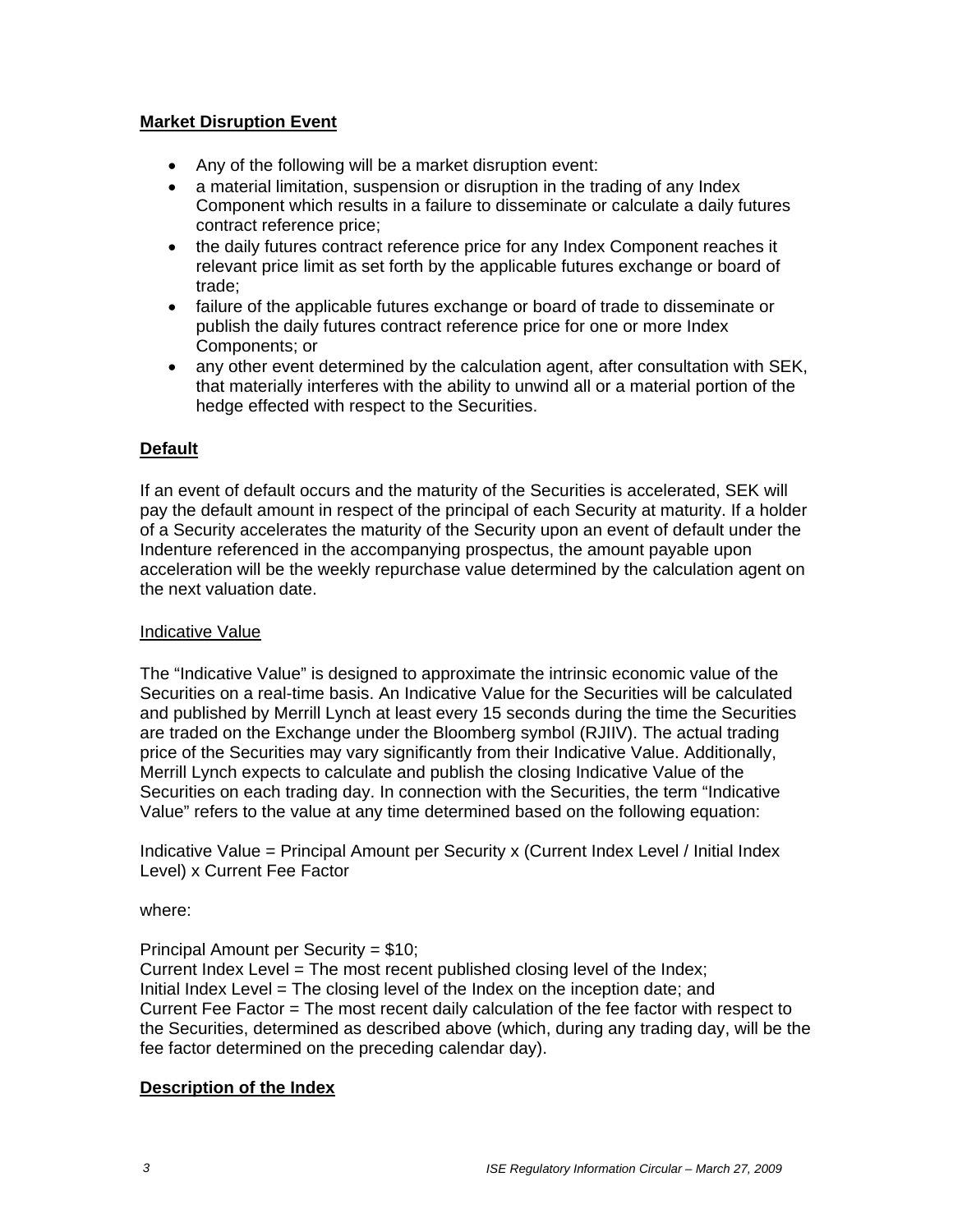The Index (Bloomberg symbol: ROGRTR Index) is a composite total return index based on 36 commodity futures contracts (the "Index Components"). The commodities represent those consumed in the global economy, ranging from agricultural to energy and metal products. The Index represents the value of a basket of commodities plus a daily reference interest rate. Individual components qualify for inclusion in the Index on the basis of liquidity and weighting in their respective underlying worldwide consumption. The Index was launched by James B. Rogers ("Rogers") on July 31, 1998. The value of this basket is tracked via closing prices of futures contracts on 36 different exchangetraded physical commodities, quoted in four currencies, listed on ten exchanges in five countries. This daily reference rate reflects the interest that could be earned on cash collateral invested in hypothetical three month U.S. Treasury bills. The Index aims to be an effective measure of the price action of raw materials not just in the United States but also around the world. The weightings of the Index attempt to balance consumption patterns worldwide (in developed and developing countries) and specific contract liquidity.

## **Investment Risks**

The Securities are unsecured promises of SEK and are not secured debt. The Securities are riskier than ordinary unsecured debt securities. As stated in the Prospectus, an investment in the Securities includes the following risks:

- Investor returns on the Securities will not reflect the return of an investment directly linked to the Rogers Commodities Index;
- Even if the value of the Index at maturity or upon repurchase exceeds the initial Index level, holders may receive less than the principal amount of their Securities;
- Holders will not benefit from any increase in the value of the Index if such increase is not reflected in the value of the Index on the applicable valuation date;
- There are restrictions on the minimum number of Securities a holder may redeem and on the dates on which a holder may redeem them;
- The market value of the Securities may be influenced by many unpredictable factors, including volatile commodity prices;
- Historical values of the Rogers Commodities Index should not be taken as an indication of the future performance of the Index during the term of the Securities;
- Commodity and option prices may change unpredictably affecting the value of the Index and the value of the Securities;
- Changes in SEK credit ratings may affect the market value of the Securities;
- There may not be an active trading market in the Securities; sales in the secondary market may result in significant losses;
- Trading and other transactions by SEK or its affiliates in instruments linked to the Index or Index components may impair the market value of the Securities;
- The liquidity of the market for the Securities may vary materially over time;
- SEK business activities may create conflicts of interest;
- SEK and its affiliates have no affiliation with Rogers and are not responsible for the public disclosure of information, which may change over time;
- The policies of Rogers and changes that affect the composition and valuation of the Index or the index components could affect the amount payable on the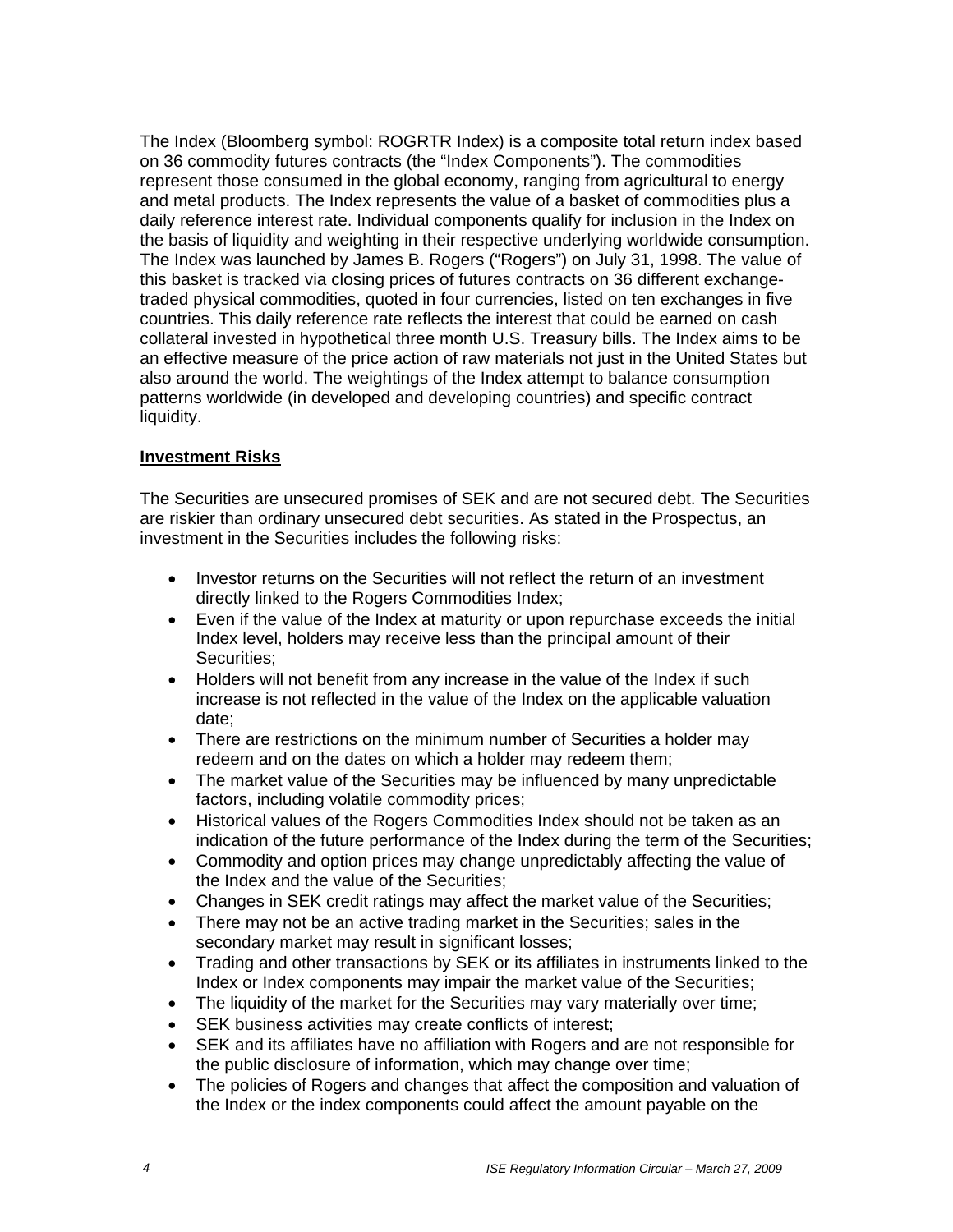Securities and their market value;

- The rights of SEK to use the Index are subject to the terms of a license agreement;
- There are potential conflicts of interest between the holders and the calculation agent; and
- If a market disruption event has occurred or exists on a valuation date, the calculation agent can postpone the determination of the value of the Index or the maturity date or a repurchase date.

## **Exchange Rules Applicable to Trading in the Shares**

The Shares are considered equity securities, thus rendering trading in the Shares subject to the Exchange's existing rules governing the trading of equity securities.

## **Trading Hours**

Trading in the Shares on ISE is on a UTP basis and is subject to ISE equity trading rules. The Shares will trade from 8:00 a.m. until 8:00 p.m. Eastern Time. Equity EAMs trading the Shares during the Extended Market Sessions are exposed to the risk of the lack of the calculation or dissemination of underlying index value or intraday indicative value ("IIV"). For certain derivative securities products, an updated underlying index value or IIV may not be calculated or publicly disseminated in the Extended Market hours. Since the underlying index value and IIV are not calculated or widely disseminated during Extended Market hours, an investor who is unable to calculate implied values for certain derivative securities products during Extended Market hours may be at a disadvantage to market professionals.

### **Trading Halts**

ISE will halt trading in the Shares of a Trust in accordance with ISE Rule 2101(a)(2)(iii). The grounds for a halt under this Rule include a halt by the primary market because it stops trading the Shares and/or a halt because dissemination of the IIV or applicable currency spot price has ceased, or a halt for other regulatory reasons. In addition, ISE will stop trading the Shares of a Trust if the primary market de-lists the Shares.

### **Delivery of a Prospectus**

Pursuant to federal securities laws, investors purchasing Shares must receive a prospectus prior to or concurrently with the confirmation of a transaction. Investors purchasing Shares directly from the Fund (by delivery of the Deposit Amount) must also receive a prospectus.

Prospectuses may be obtained through the Distributor or on the Fund's website. The Prospectus does not contain all of the information set forth in the registration statement (including the exhibits to the registration statement), parts of which have been omitted in accordance with the rules and regulations of the SEC. For further information about the Fund, please refer to the Trust's registration statement.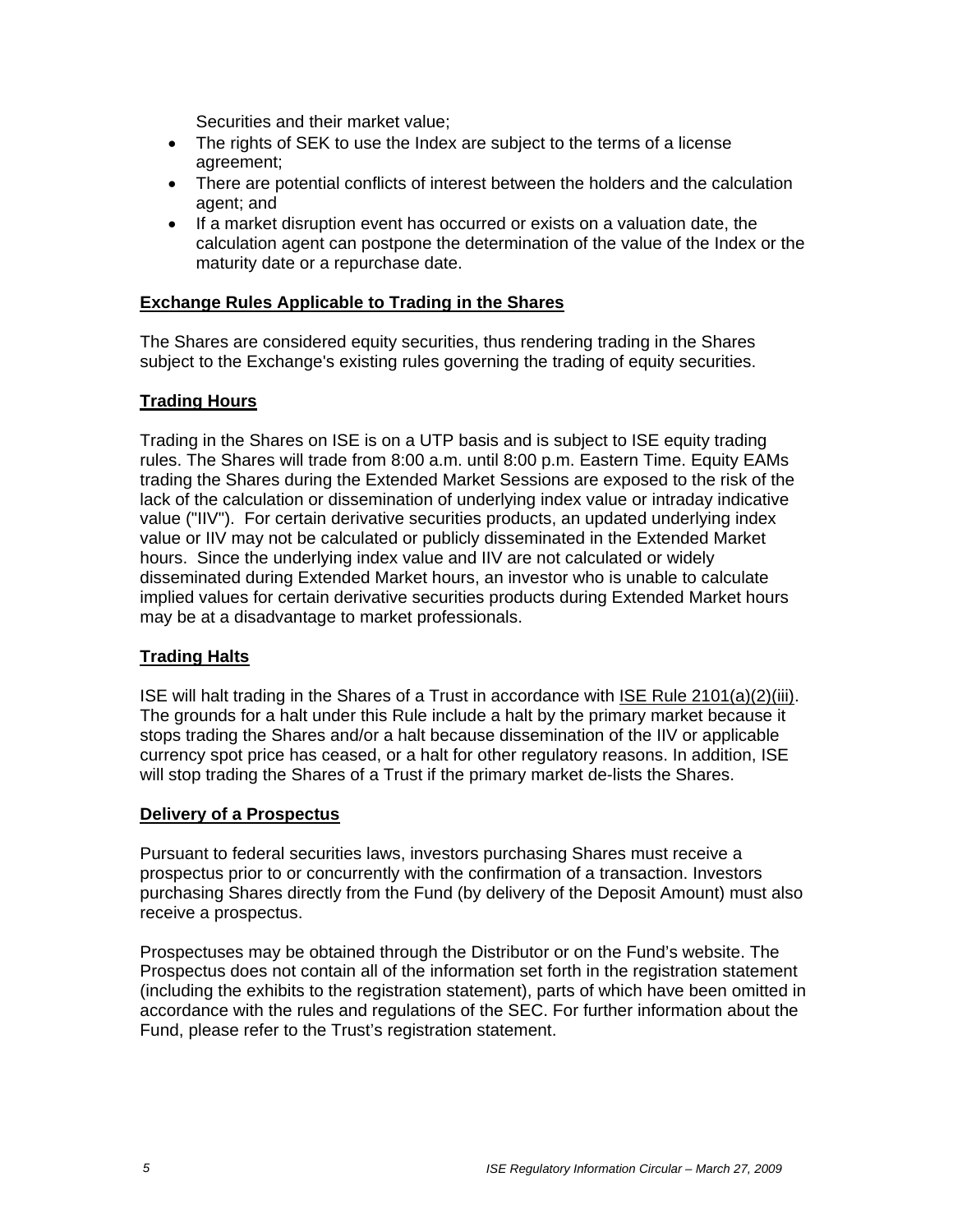**This Regulatory Information Circular is not a statutory Prospectus. Equity EAMs should consult the Trust's Registration Statement, SAI, Prospectus and the Fund's website for relevant information.**